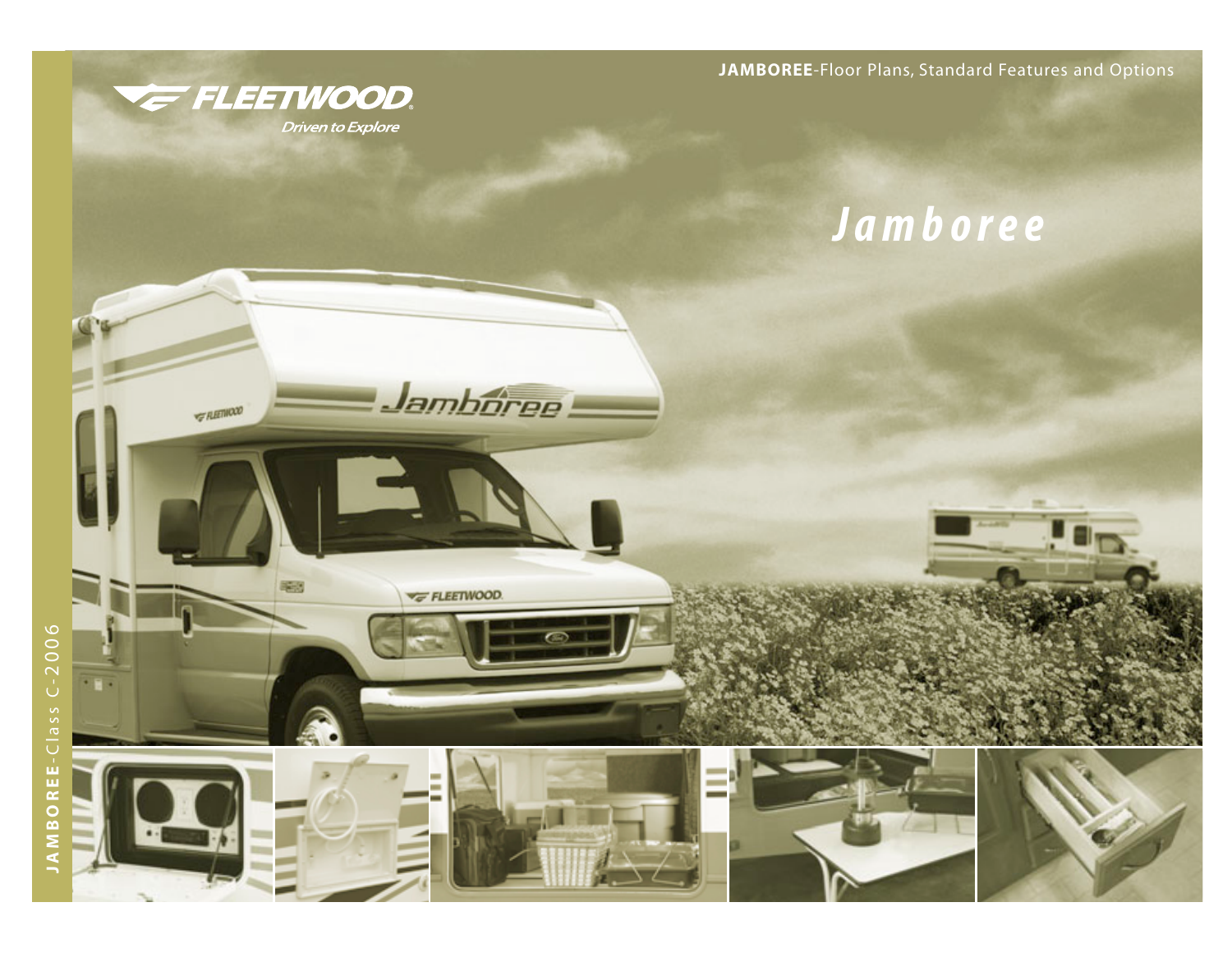# Floor Plans

**22B**

Sleeping Accommodations: 5\*



Interior Storage Capacity: 48 cu. ft. Interior Storage Capacity: 48 cu. ft. Exterior Storage Capacity: 30 cu. ft. Exterior Storage Capacity: 30 cu. ft.



Exterior Storage Capacity: 104 cu. ft. Exterior Storage Capacity: 104 cu. ft.



Single Slide-Out Sleeping Accommodations: 4\*



Interior Storage Capacity: 55 cu. ft. Interior Storage Capacity: 55 cu. ft. Exterior Storage Capacity: 15 cu. ft. Exterior Storage Capacity: 15 cu. ft.

**29V** Sleeping Accommodations: 6\*



OPT. 835 TWIN BEDS W/NIGHTSTAND

NIGHT STAND

O'HD

TV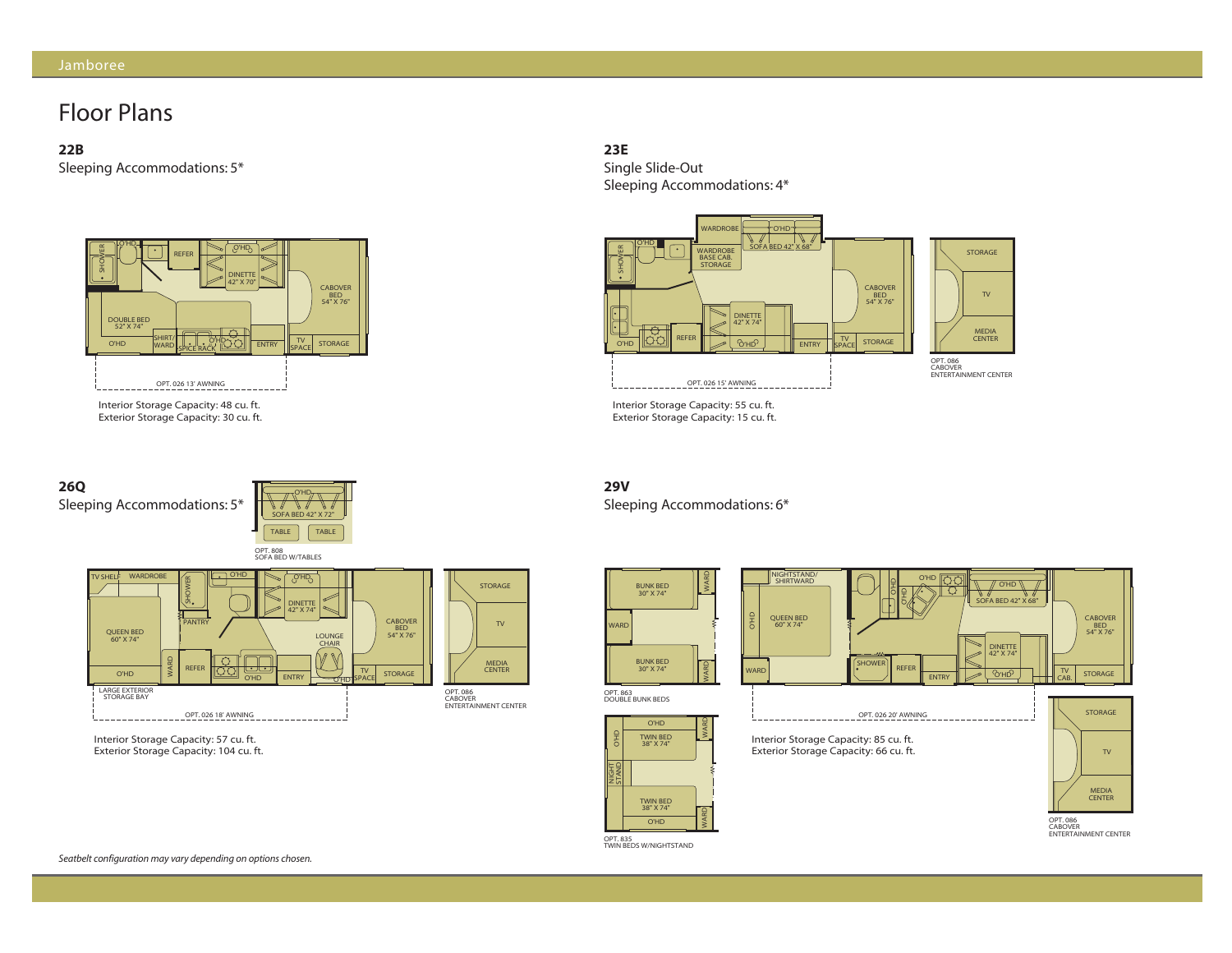#### $\frac{1}{\sqrt{2}}$ WARD DOUBLE BED 52" X 74" REFER CABOVER BED 54" X 76" DINETTE 42" X 74" SOFA BED 42" X 72" OPT. 808 SOFA BED W/TABLES TABLE | TABLE SHOWER O'HD  $\frac{1}{\sqrt{10}}$  and  $\frac{1}{\sqrt{10}}$  or  $\frac{1}{\sqrt{10}}$ Sleeping Accommodations: 5\*

ENTRY **COMMUNISPACE** STORAGE

TV SPACE



OPT. 086 CABOVER ENTERTAINMENT CENTER

Interior Storage Capacity: 69 cu. ft. Interior Storage Capacity: 69 cu. ft. Exterior Storage Capacity: 30 cu. ft. Exterior Storage Capacity: 30 cu. ft.

OPT. 026 16' AWNING

#### **31M**

OPT. 861 BUNK BEDS

**MARD** 

**24D**

BUNK BEDS 30" X 74"

Double Slide-Out Sleeping Accommodations: 5\*

O'HD O'HD



Interior Storage Capacity: 122 cu. ft. Exterior Storage Capacity: 71 cu. ft. Interior Storage Capacity: 122 cu. ft. Exterior Storage Capacity: 71 cu. ft.

*\*Sleeping accommodations are based on designed sleeping areas and may be greater than Sleeping Capacity Weight Rating (SCWR) found on the Cargo Carrying Capacity label located in each RV. Sleeping accommodations are based on standard layout. Optional furniture may increase or decrease sleeping accommodations.*



# Setting the Standard in Motor Home Quality.

**Fleetwood® prototypes are exposed to thousands of miles of durability testing. Those components that don't survive are redesigned until they do.** This sets our standard in safety and durability.

**<sup>1</sup> Royal Tuff-Ply roofing technology is one of the most durable roofing materials on the market and also reflects sunlight to reduce chalking.** White roof material minimizes heat build-up, keeping the temperature cool and comfortable.

**2 Reliable TuffPEX® plumbing runs throughout each vehicle creating a durable seal on all internal tubing. TuffPEX® assures water flow and functions in colder temperatures.** The TuffPEX® system is an industry leader in quality plumbing.

**3 For each outer wall, Fleetwood uses one seamless, solid piece of its exclusive Tuff-Coat® fiberglass composite. It resists UV rays, cracks and impacts.**Our products look newer longer and that's a big plus at resale time.

**4 To assure a strong, weather-resistant structure, Fleetwood Vacu-bonds® all sidewalls, floors and ceilings to a durable aluminum or steel frame.** The Vacu-bond® process is unmatched by many competitors.

**5 High Density block foam insulation is precisely cut to fit between framing members.** This insures maximum insulation throughout the vehicle.

*Drawings are for illustrative purpose only to highlight aspects of motor home construction. Actual motor home design depends on model and is subject to change.*

#### **E** FLEETWOOD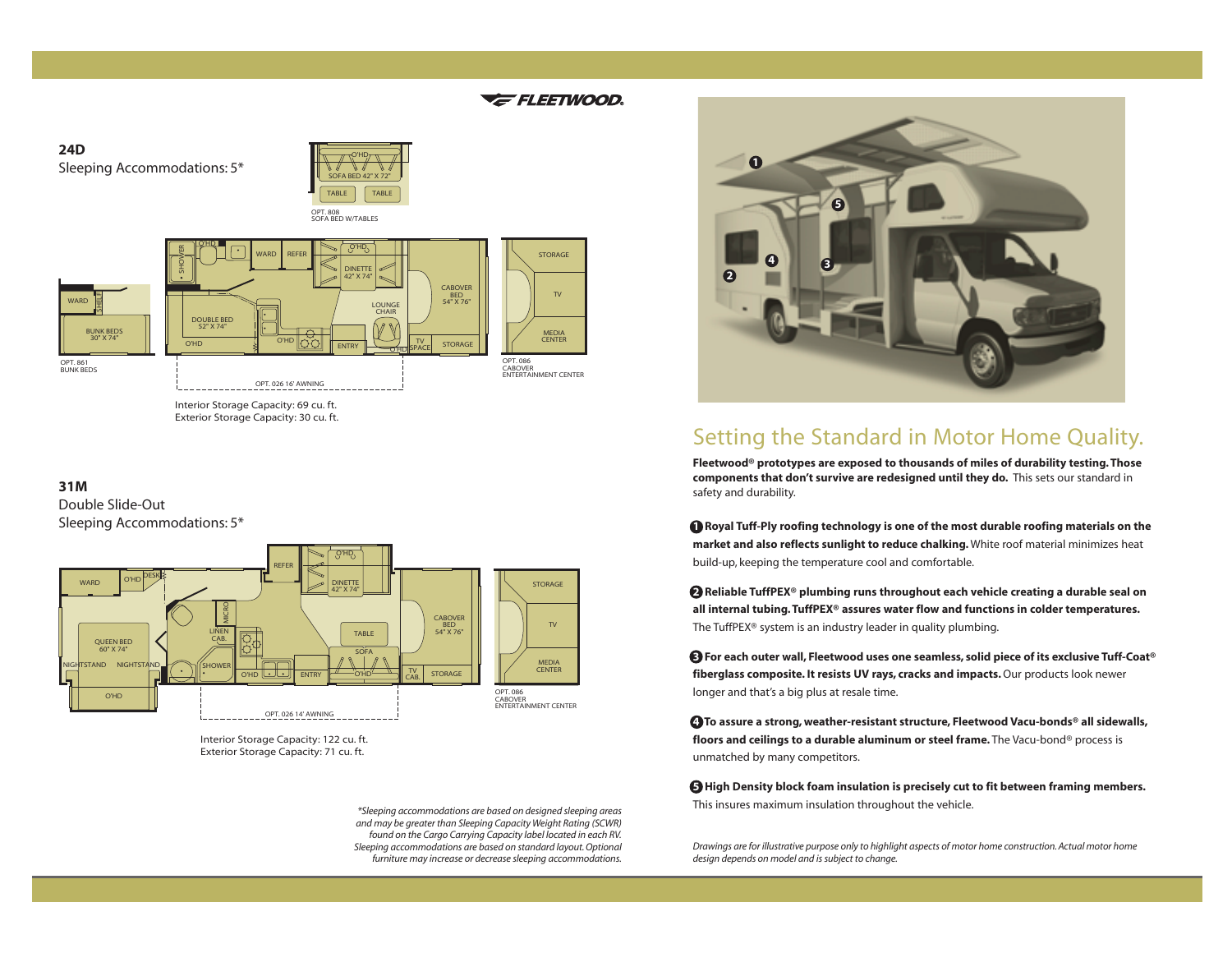#### Jamboree

# Standard Features

#### Interior

#### **THROUGHOUT • Deluxe Roller Bearing, Full**

- **Extension Drawer Guides • Quality Constructed Furniture**
- **by Flexsteel®** • 12V Water Pump, Demand Operation
- 13,500 BTU Ducted Air Conditioner
- (22B,23E,24D & 26Q )
- 15,000 BTU Ducted Air Conditioner (29V & 31M)
- 25,000 BTU Furnace,Auto-Ignition, Ducted,Wall Mtd.Thermostat (22B,23E & 24D)
- 30,000 BTU Furnace, Auto-Ignition, Ducted,Wall Mtd.Thermostat (26Q,29V & 31M)

#### **DRIVER CONVENIENCE • 3-Point Seat Belts at Driver & Front Passenger Seats**

- **In Dash AM/FM Radio w/CD Player**
- 4 Speakers, (2 in Cab Doors, 2 Ceiling Mounted)

#### **LIVING ROOM**

- **54" X 76" Cabover Bed with Patented Slider Bunk Operation, Privacy Curtain, Roof Vent & Sliding Side Windows**
- **Day/Night Pleated Shades • Dinette,Convertible for Sleeping**
- **Large Viewing Window at Dinette**
- **Sofabed w/Armrests & Snack**
- **GALLEY**
- **Drawer Boxes w/Real Wood Construction**
- **Kitchen Convenience Package: Spice Rack, Knife Holder, Paper Towel Holder, Sink Cover/Cutting Board, Silverware Drawer**

#### **BEDROOM**

- **Innerspring Mattress (N/A on 23E) • Night Pleated Shades**
- **(N/A on 23E) • Roof Vent (N/A on 23E)**
- 

#### **BATHROOM**

- **Bath Door w/Residential Passage Lock and Towel Bars • Skylight/Roof Vent w/12V Fan**
- Marine Toilet • Medicine Cabinet w/Wood

#### **SAFETY/CONVENIENCE**

- 10 ABC Fire Extinguisher
- Carbon Monoxide Detector/Alarm

*\*Bold Denotes Fleetwood's Key Features*

• 6 Gallon Water Heater,Electronic Ignition, Propane • Auxiliary Battery,Disconnect Switch on Monitor Panel • Carpet w/Pad & Vinyl Flooring in Galley & Lavy • GFI Circuit Protection in Galley,Lavy, Patio Receptacles • Monitor Panel:Auxiliary & Chassis Battery Condition Check,Holding Tank Levels, Fresh Water Tank Level, Propane Tank Level, All Level Readings in 1/4 Increments,Direct Spark Ignition Water Heater Switch w/Lighted Indicator,Water Pump

• Cabover Bunk Ladder (Supplied w/Cabover Bunk Arrangement) • Chassis Supplied: Heating & Air Conditioning, Cigarette Lighter/12V Power Supply, Intermittent Windshield Wipers, Power Steering w/Tilt Wheel, Cruise Control,

#### **Tray/Convertible for Sleeping (23E & 29V)**

• 2 Cup-Holders in Dinette • Ceiling Lights w/Wall Switches at Entry & Lavy • Dinette/Refrigerator Slide-Out w/Debris Awning (31M) • Lap Belts at Select Living Area

#### **• Microwave Oven w/Electronic Touch Pad**

• 3-Burner Range w/High-Output/ Piezo Ignitor & Oven • Decor Wall Border • Dometic® 6 cu. ft.

#### **• TV Shelf w/12V & Cable Jacks, AC Receptacle (24D, 26Q and 29V)** • Adjustable Reading Lights (N/A on 23E)

Construction • Molded ABS Shower/Tub Surround/Pan • Rectangular Sink w/Dual Control Faucet

• Large Entry Assist Handle

# • Propane Detector/Alarm

• Smoke Detector/Alarm

#### Exterior

Switch w/On Indicator Light, Battery Disconnect Switch,Generator Start/Stop Switch & Hour Meter • Mortise & Tenon Doors w/Hardwood Frames • Water Heater Bypass Valve-Fresh Water System Winterization • Water Pump Controller,On/Off Switches at Galley & Lavy • Windsor Birch Woodgrain Cabinetry

Sunvisors (2), Dome Light, Beverage Cup-Holders, Map Pocket • Driver/Front Passenger Airbag Supplemental Restraint System • Flexsteel® Adjustable/Reclining Bucket Seats w/Armrest (Ford®) • Power Windows & Door Locks

• Swivel Base Lounge Chair w/Dual Lock Position (24D & 26Q ) • Telephone/Modem Jack w/Exterior

• Wardrobe/Sofa Slide-Out w/Debris

Seating Positions

Jack Input

Awning (23E)

Refrigerator/Freezer • Flip-Top Extension (N/A on 23E) • Rangehood w/Light & Fan • Residential Size Double Bowl Sink

• Single Lever Faucet

(N/A on 23E ) • Double Bed (22B & 24D) • Queen Bed (26Q, 29V & 31M)

• Bedspread w/Pillow Shams

• Shower Head w/Flexible Hose Extension • Wall Mounted Mirror

#### **THROUGHOUT**

**• High-Gloss Tuff-Coat® Smooth Fiberglass Exterior • Onan® 4.0kW Microquiet Generator (2.8 kW on 22B)**

#### **AUTOMOTIVE**

**• Chevy® Express/Workhorse™ Chassis, 6.0L Vortec™ V8 w/300 HP, Dual Airbags, 4W Anti-Lock Brakes, Automatic 4-Speed Transmission w/Overdrive • Ford® E450 Chassis, 6.8L Triton® V10 w/305 hp, Dual Airbags, 4W Anti-Lock Brakes, Automatic 5-Speed Transmission** 

#### **SAFETY/CONVENIENCE • High Mounted Large Taillights**

**• Radius Tinted Windows** • 30-Amp, 30' Long Shore-Line Power

**• Large, Multi-Door Storage Bay Storage Wells for Convenient Cargo Organization, Strut** 

#### **BODY STRUCTURE • Royal Tuff-Ply Radius Roof w/ Ducted A/C**

**• Vacu-bond® Hull Lamination Process**

#### • 26" Wide Radius Entry Door • Corrosion Resistant Aluminum

# **Options**

#### **EXTERIOR**

• Dual 6V Deep Cycle Auxiliary Batteries • Dual-Pane Windows (N/A w/Options 086, 808 or 861) • Electric Power Entry Step • Exterior Entertainment Center w/AM/FM/CD Player and Auxiliary Speaker, Coax Cable & 12V/110 **Receptacles** • Full Size Spare Tire w/Carrier • Holding Tank Heater

# Fleetwood Advantages

- *Complete TuffPEX® Plumbing System*
- *Royal Tuff-Ply UV-Resistant Heat/ Cold Insulated Roofing Technology*

# **• Outstanding Exterior Graphics**

**and Styling** • City Water Hook-Up • Rear Ladder

#### **w/Overdrive**

- 12V Auxiliary Battery • AC/DC Load Center w/12V Converter/Battery Charger • Auxiliary Emergency Start Assist
- Switch on Dash • Stainless Steel Wheel Liners

• Trailer Hitch w/7 Point Electrical Hook-Up†

#### • AC Duplex GFI Receptacle on

Patio Side • Amber Porch Light w/Interior Switch

#### **Assisted Doors (26Q)**

• Insulated Locking Luggage Doors w/ Thumb Latch • Molded Cross-Link Polyethylene

#### Tube Hull Framing

- Molded Front Transition Trim • Molded Rear Wall/Ceiling
- Transition Trim
- Molded Rear Wheel Trim Flares
- Powder Coated, Steel
- Patio Awning Cover • Power/Heated Side Mirrors • Wash Unit w/Dual Control Faucet, Flexible Shower Hose & Water Pump On/Off Switch

#### **LIVING ROOM**

• 19" Color TV w/Remote & DVD/VCR Combo • Cabover Entertainment System: 24" TV, Hi-Fi VCR/DVD Combo & Media Storage Center (N/A on 22B)

#### • Breakaway Side Mirrors • Entry Door w/Screen Door & Deadbolt Lock

Battery Compartment Container & Lid Easy Access for Battery Maintenance & Electrical Components Check

Running Boards • Side-Walls Framed with 1**1 ⁄2**" Aluminum Tubing • Steel Powder-Coated Bumper

#### **GALLEY** • Water Filtration System

#### **BEDROOM**

- Bunk Beds w/Cushions (24D) • Convertible Sofa w/Table (24D & 26Q)
- Double Bunk Beds w/Cushions (29V) • Twin Beds (29V)
- **THROUGHOUT (Interior)** • 15,000 BTU A/C with Heat Pump (N/A on 22B)

#### *• Vacu-Bond® Floor • Vacu-Bond® Walls w/Smooth High-Gloss Exterior Tuff-Coat®*

*Fiberglass*





• Sewer Hose Compartment Located Near Holding Tank Dump Valves

† The chassis manufacturer recommends the installation of a supplemental brake control system to activate the brakes on the vehicle or trailer you are towing. Hitch receiver ratings expressed are maximum for the hitch receiver installed and may require the purchase of additional equipment that is dependant on the weight of the towed load. Consult with hitch receiver manufacturer for further

• Water Tank Drain

information.

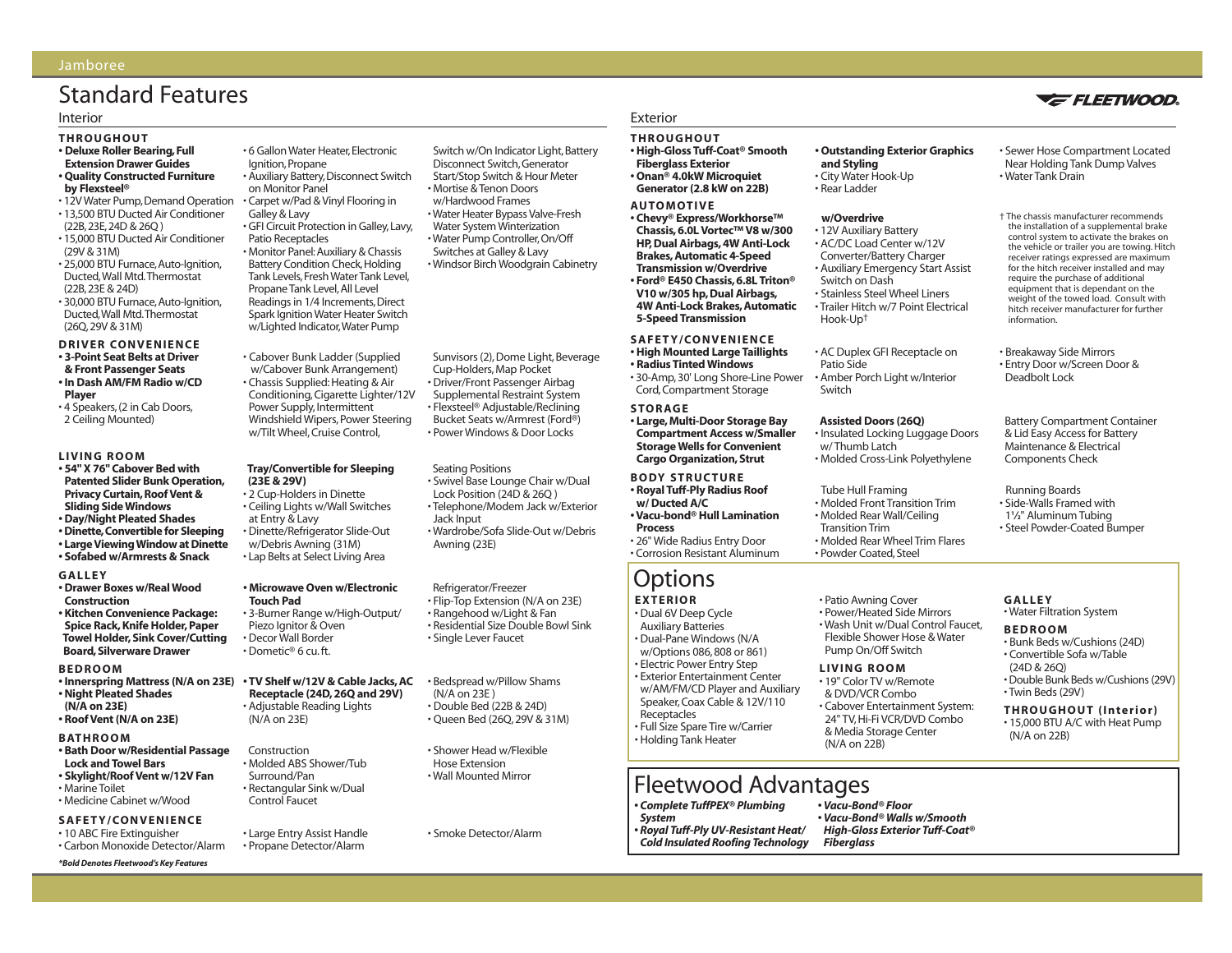# Weights and Measurements

| <b>FLOOR PLAN</b>                              | 22B            | 23E                                       | <b>24D</b>                                            | <b>26Q</b>                                   | <b>29V</b>                       | 31M                                          |
|------------------------------------------------|----------------|-------------------------------------------|-------------------------------------------------------|----------------------------------------------|----------------------------------|----------------------------------------------|
| <b>Chassis</b>                                 | Chevy® Express | Ford® E450/<br>Chevy <sup>®</sup> Express | Ford <sup>®</sup> E450/<br>Chevy <sup>®</sup> Express | Ford <sup>®</sup> E450/<br>Chevy® Workhorse™ | Ford® E450/<br>Chevy® Workhorse™ | Ford <sup>®</sup> E450/<br>Chevy® Workhorse™ |
| <b>Engine Displacement (Liters)</b>            | 6.0            | 6.8/6.0                                   | 6.8/6.0                                               | 6.8/6.0                                      | 6.8/6.0                          | 6.8/6.0                                      |
| <b>Wheelbase (Inches)</b>                      | 139            | 158/159                                   | 158/159                                               | 176/177                                      | 198/199                          | 218/219                                      |
| GVWR (lbs) <sup>1</sup>                        | 12,300         | 14,050/12,300                             | 14,050/12,300                                         | 14,050/14,050                                | 14,050/14,050                    | 14,050/14,050                                |
| Front GAWR (lbs) <sup>2</sup>                  | 4,300          | 4,600/4,300                               | 4,600/4,300                                           | 4,600/4,600                                  | 4,600/4,600                      | 4,600/4,600                                  |
| Rear GAWR (lbs) <sup>2</sup>                   | 8,600          | 9,450/8,600                               | 9,450/8,600                                           | 9,450/9,450                                  | 9,450/9,450                      | 9,450/9,450                                  |
| <b>Base Weight (lbs)</b> <sup>3</sup>          | 9,300          | 10,119/9,806                              | 9,990/9,677                                           | 10,702/10,550                                | 10,850/10,700                    | 11,860/11,710                                |
| <b>GCWR</b> (lbs) <sup>4</sup>                 | 15,800         | 19,050/15,800                             | 19,050/15,800                                         | 19,050/17,550                                | 19,050/17,550                    | 17,550/17,550                                |
| <b>Hitch Rating Weight (lbs)<sup>†</sup></b>   | 3,500          | 5,000/3,500                               | 5,000/3,500                                           | 5,000/3,500                                  | 5,000/3,500                      | 3,500/3,500                                  |
| Tongue Weight (lbs) <sup>+</sup>               | 350            | 500/350                                   | 500/350                                               | 500/350                                      | 500/350                          | 350/350                                      |
| <b>Fuel Capacity (gal)</b>                     | 35             | 55/55                                     | 55/55                                                 | 55/55                                        | 55/55                            | 55/55                                        |
| <b>DIMENSIONS AND CAPACITIES</b>               |                |                                           |                                                       |                                              |                                  |                                              |
| Overall Length <sup>5</sup>                    | 23'1''         | 24'0"/24'11"                              | 25'0"/25'11"                                          | 27'0"/27'11"                                 | 30'0"/30'11"                     | 32'1"/33'0"                                  |
| <b>Overall Height (with A/C)</b>               | 10'9"          | 10'9"                                     | 10'9"                                                 | 10'9"                                        | 10'9"                            | 11'4"                                        |
| Overall Width (maximum) <sup>6,7</sup>         | 102"           | 102"                                      | 102"                                                  | 102"                                         | 102"                             | 102"                                         |
| <b>Interior Height (maximum)</b>               | 79"            | 79"                                       | 79"                                                   | 79"                                          | 79"                              | 79"                                          |
| <b>Interior Width (maximum)</b>                | 96"            | 96"                                       | 96"                                                   | 96"                                          | 96"                              | 96"                                          |
| <b>Fresh Water Holding Tank (gal)</b>          | 30             | 35                                        | 30                                                    | 30                                           | 30                               | 30                                           |
| <b>Grey Water Holding Tank (gal)</b>           | 36             | 36                                        | 36                                                    | 34                                           | 37                               | 37                                           |
| <b>Black Water Holding Tank (gal)</b>          | 35             | 35                                        | 35                                                    | 36                                           | 37                               | 37                                           |
| Appliance Propane Tank (gal) (WC) <sup>8</sup> | 14             | 14                                        | 14                                                    | 14                                           | 14                               | 14                                           |
| <b>Water Heater Tank (gal)</b>                 | 6              | 6                                         | 6                                                     | 6                                            | 6                                | 6                                            |

**Liquid Weight Reference:** Water (gal) =  $(8.3 \text{ lbs}/3.8 \text{ kg})$  Fuel (gal) =  $(6.1 \text{ lbs}/2.8 \text{ kg})$  Propane (gal) =  $(4.2 \text{ lbs}/1.9 \text{ kg})$ **Metric Conversion:** Multiply pounds x 0.453 to obtain kilograms. Multiply gallons x 3.785 to obtain liters.

| <b>CHASSIS</b>          | $FORD^{\circ}E450$                   | <b>CHEVY® EXPRESS/CHEVY® WORKHORSE™</b> |
|-------------------------|--------------------------------------|-----------------------------------------|
| <b>Alternator Amps:</b> | 130 Amp                              | 145 Amp                                 |
| <b>Engine:</b>          | 6.8L Triton <sup>®</sup> V10         | 6.0L Vortec™ V8                         |
| Horsepower:             | 305 HP                               | 300 HP                                  |
| <b>Transmission:</b>    | 5-Speed Automatic w/Overdrive 5R110W | 4-Speed Automatic w/Overdrive 4L80E     |
| Torque:                 | 420 lb-ft @ 3250 RPM                 | 360 lb-ft @ 3200 RPM                    |



1.GVWR (Gross Vehicle Weight Rating) is the maximum permissible weight of this fully loaded motor home. The GVWR is equal to or greater than the sum of the unloaded vehicle weight plus the cargo carrying capacity.

- 2.GAWR (Gross Axle Weight Rating) is the maximum permissible loaded weight a specific axle is designed to carry.
- 3. Base Weight is the estimated weight of the motor home without fuel, options, water, cargo or passengers.
- 4.GCWR (Gross Combined Weight Rating) is the value specified by the motor home manufacturer as the maximum allowable loaded weight of this motor home with its towed vehicle. Towing and braking capacities may be different. Refer to Fleetwood and chassis manufacturer's manuals for complete information.
- 5. Length taken from front bumper to rear bumper (excludes accessories).
- 6. Excludes safety equipment and awnings.
- 7. Motor homes feature a body-width over 96" which will restrict your access to certain roads. Before purchasing, you should research any state and/or province road laws which may affect your usage.
- 8.Tank manufacturer's listed water capacity (WC). Actual propane capacity is 80% of water listing as required by the safety code.
- † The chassis manufacturer recommends the installation of a supplemental brake control system to activate the brakes on the vehicle or trailer you are towing. Hitch receiver ratings expressed are maximum for the hitch receiver installed and may require the purchase of additional equipment that is dependant on the weight of the towed load. Consult with hitch receiver manufacturer for further information.

*IMPORTANT — PLEASE READ: Product information, photography and illustrations included in this publication were as accurate as possible at the time of printing. For further product information and changes, please visit our website at www.fleetwoodrv.com or contact your local Fleetwood dealer. Prices, materials, design and specifications are subject to change without notice. All weights, fuel, liquid capacities and dimensions are approximate.Fleetwood has designed its recreational vehicles to provide a variety of uses for its customers. Each vehicle features optimal seating, sleeping, storage and fluid capacities.The user is responsible for selecting the proper combination of loads (i.e. occupants, equipment, fluids, cargo,etc.) to ensure that the vehicle's capacities are not exceeded.*